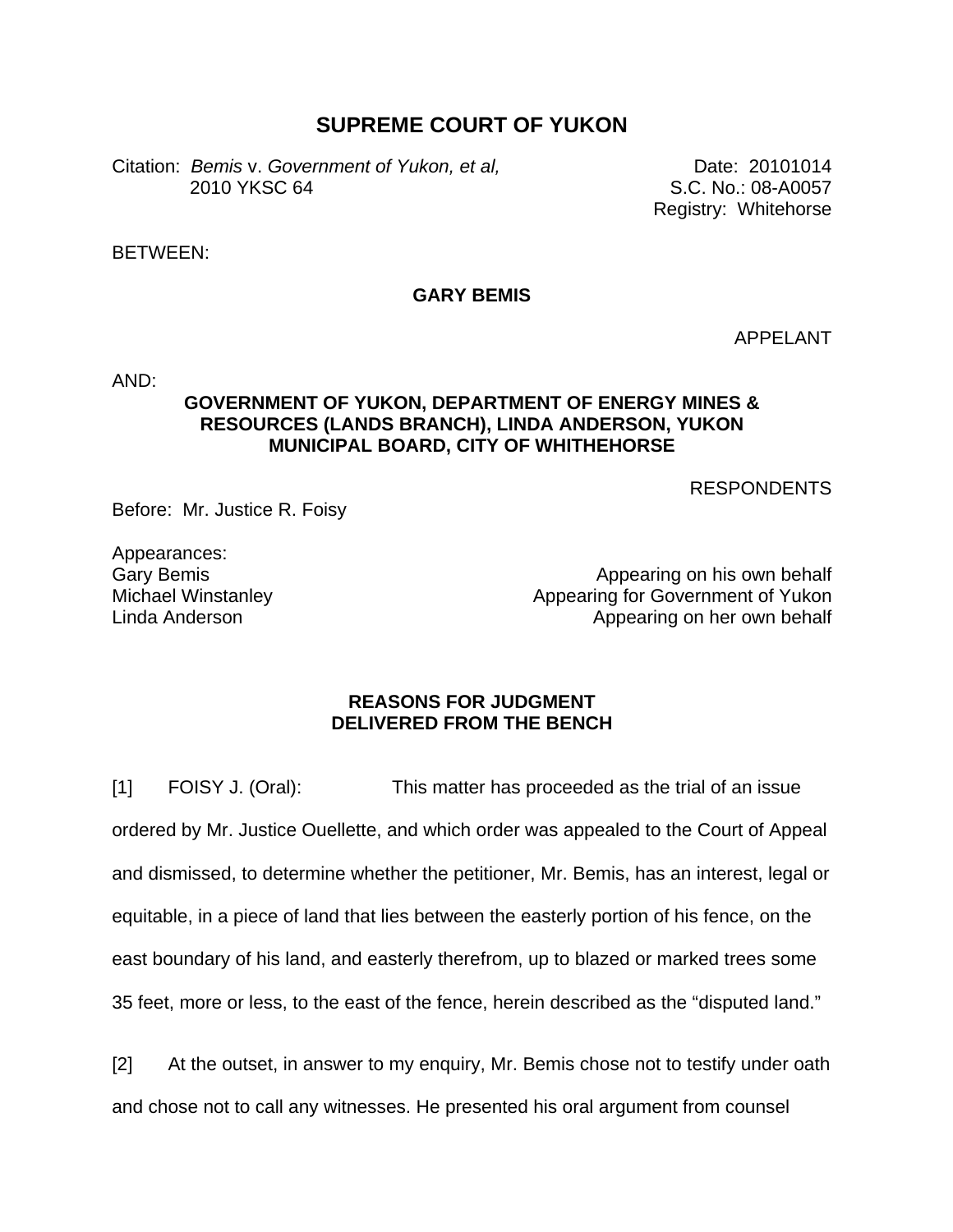table, using three filed affidavits of his, and Ms. Anderson's two filed affidavits, as well as other letters and documents. While not marked as formal exhibits, all of this material forms part of the record of these proceedings.

[3] This action has been ongoing for some two years. A short history of these proceedings begins in or about 1987, when the Government of Yukon and the Government of Canada established a policy of legitimizing possession of government lands by squatters. Mr. Bemis was one of these squatters who applied under this policy to legitimize his possession to a piece of land upon which he resided. His application was accepted, subject to three conditions. The first dealt with the size of the parcel. The second, that the boundaries be set by negotiation, and thirdly, that he pay taxes on the property.

[4] Also, Mr. Bemis's application included a piece of land which overlapped a portion of land to the east of his residence, which included the residence of the neighbour to the east referred to as the Ionone and Chambers land. The acceptance of Mr. Bemis's application did not include the overlap area, of which the disputed land forms a part.

[5] In 1994, Mr. Bemis constructed a fence along the east border of his property and the west border of the Ionone/Chambers Property. Mr. Bemis did not pay his taxes, a condition of his land application, as approved. Because of non-payment of land taxes, the Government of Yukon sought and obtained a summary judgment in the Supreme Court of the Yukon Territory, which enjoined Mr. Bemis from occupying the land, and also, the Court issued a Writ of Possession for the land. The Supreme Court also concluded that Mr. Bemis had, as a result, acquired no better status than that of a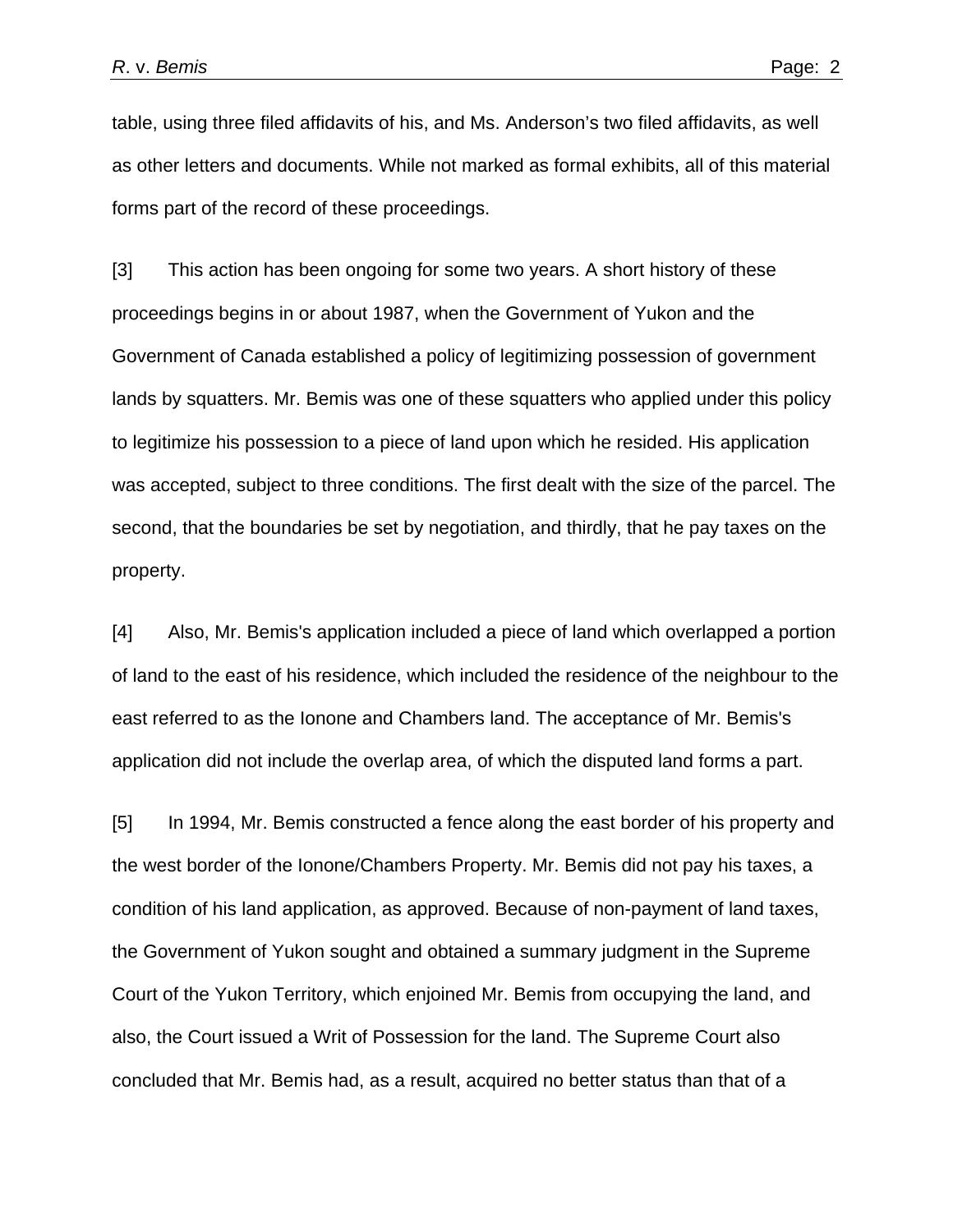trespasser. Clearly, any rights that Mr. Bemis may have acquired in the 1987 application were terminated.

[6] Mr. Bemis takes the position that his 1987 application is still alive because the respondent Government continued to deal with him on land, which does not include the disputed land, rather than removing him from the property. Even if that were the case, which it is not, the condition that the boundaries be negotiated has never occurred. What the Government did, by attempting to negotiate a land agreement with Mr. Bemis rather than have him removed from the property was, in my view, an act of pure generosity. As the negotiation proceeded, Mr. Bemis requested a piece of property adjoining the west side of his residential site. This was agreed to, and the total piece now measures 0.66 hectares. The agreement was subject to Mr. Bemis arranging to have the land surveyed within a period of one year. From 1998 to 2007, Mr. Bemis obtained annual extensions with respect to the survey of the property.

[7] In October 2007, Mr. Bemis was advised that if the land was not surveyed within the ensuing year, the Lands Branch of the Government would withdraw the offer to sell the land. Apparently now, in 2010, the land, according to Mr. Bemis, will soon be surveyed.

[8] In 2004, the respondent Linda Anderson, who resides to the east of the disputed land, having met her application obligations, obtained title to her parcel of land. In 2005, her neighbours to the west, Ionone and Chambers, left their piece of land, which included the disputed lands.

[9] In 2007, Ms. Anderson applied for title to the disputed lands in order to enlarge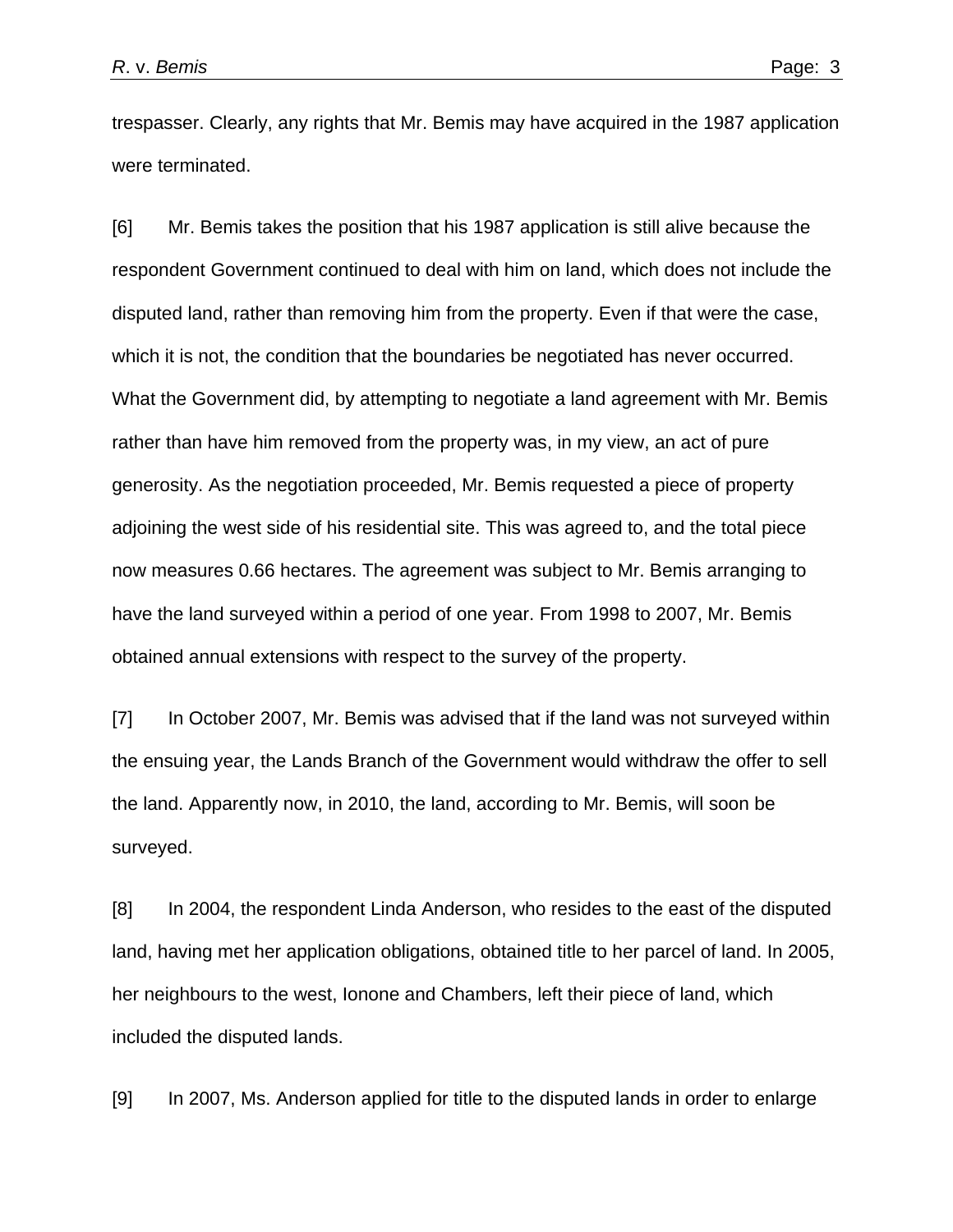her lot. Mr. Bemis objected, stating that he had an interest in the disputed land pursuant to his 1987 application. Mr. Bemis was advised by the respondent Government that this was not the case; nothing could be found to indicate that he had any interest in the disputed land. The disputed land was deleted from the 1987 application, apparently because Mr. Bemis's neighbours to the east of his land, that is Ionone and Chambers, were residing on the land in question.

[10] Further, any rights that Mr. Bemis had under the application were lost in the 1996 Supreme Court Judgment of Mr. Justice Hudson for non-payment of taxes, also a condition of the 1987 application. In any event, the third condition under the 1987 application, that a boundary be negotiated, has never been met.

[11] The post-1996 Supreme Court Judgment negotiations initiated by the respondent Government with Mr. Bemis had nothing to do with the disputed land. There is not a shred of evidence that Mr. Bemis now has or ever had any interest in the disputed land other than his personal interest in trying to obtain this land. At the end of Mr. Bemis's representations, the respondent Government moved for a dismissal of the action on the ground that there was no evidence presented for the respondent Government to meet. I agree that there was no evidence from which a jury, acting reasonably, could find for the petitioner. I granted the application and dismissed the action with these reasons to follow.

[12] Before closing, I would be remiss if I did not deal with Mr. Bemis's complaints that he was dealt with procedurally unfairly by the respondent Government. I have concluded on all of the material before me that the Government has treated him fairly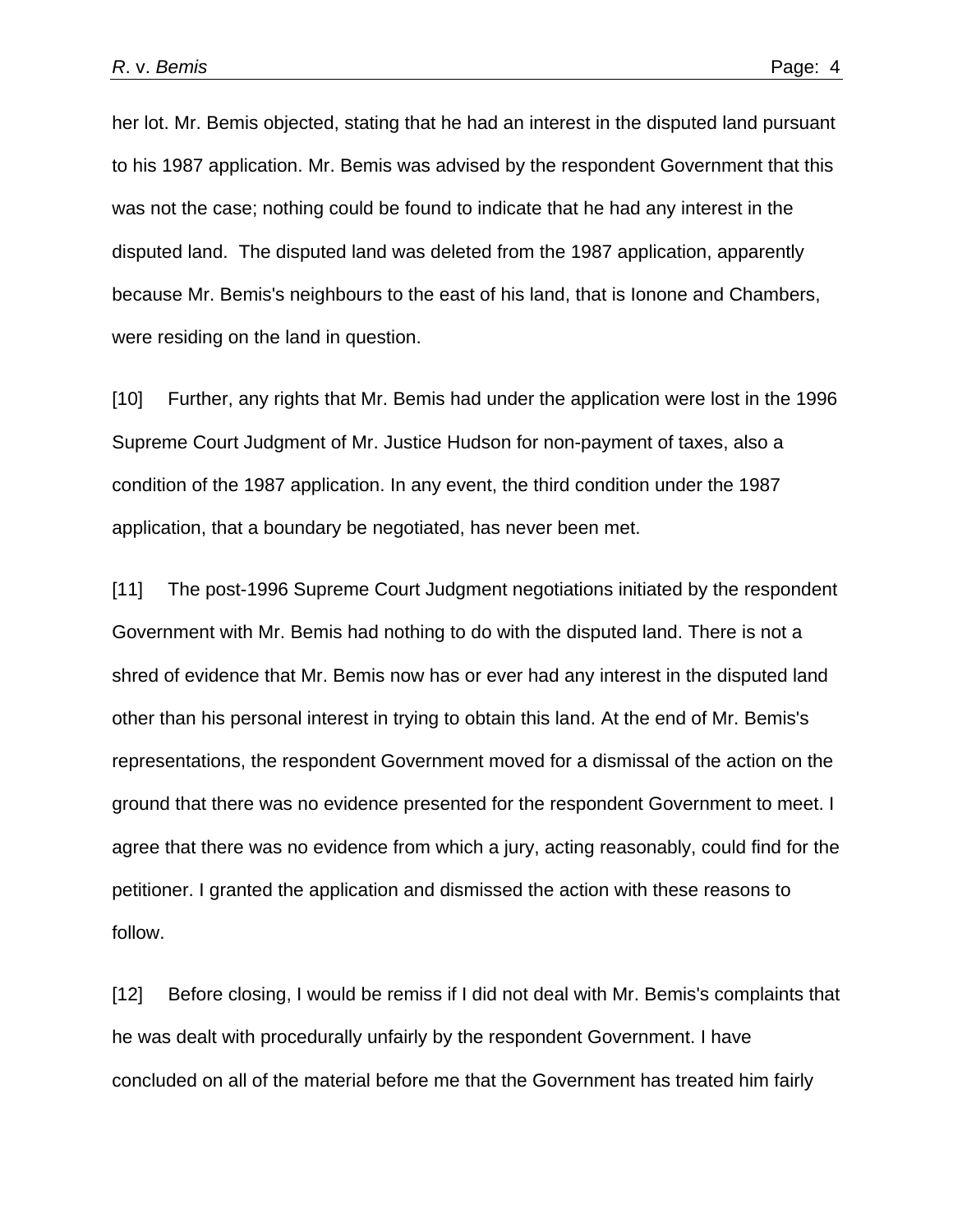and with a great deal of patience throughout. That a few minor administrative glitches have occurred over a period of 23 years is quite understandable.

[13] Because the issue relating to the disputed land is central to the entire action, and because I have concluded that Mr. Bemis has no interest in the disputed land, the entire action is dismissed.

[14] The issue of cost, Mr. Winstanley?

[15] MR. WINSTANLEY: Yes, My Lord, I ask that costs be awarded to all of the respondents in this matter. That includes Ms. Anderson and the City of Whitehorse, who made some initial appearances in the court back in 2008-2007.

[16] THE COURT: One set of costs for all?

[17] MR. WINSTANLEY: I guess each one will have a different amount, but they'll at least be supplying their --

[18] THE COURT: They will have to be taxed.

[19] MR. WINSTANLEY: Yes.

[20] THE COURT: Mr. Bemis, do you have anything to say with respect of the costs?

[21] THE APPELLANT: Yes, I do. My view is I had significant issues to bring to the attention of Court relative to my interest in the land, and that the Court findings that I haven't produced sufficient evidence doesn't mean that there weren't issues to be dealt with before the Court. And for that reason, I don't feel it's appropriate that Court